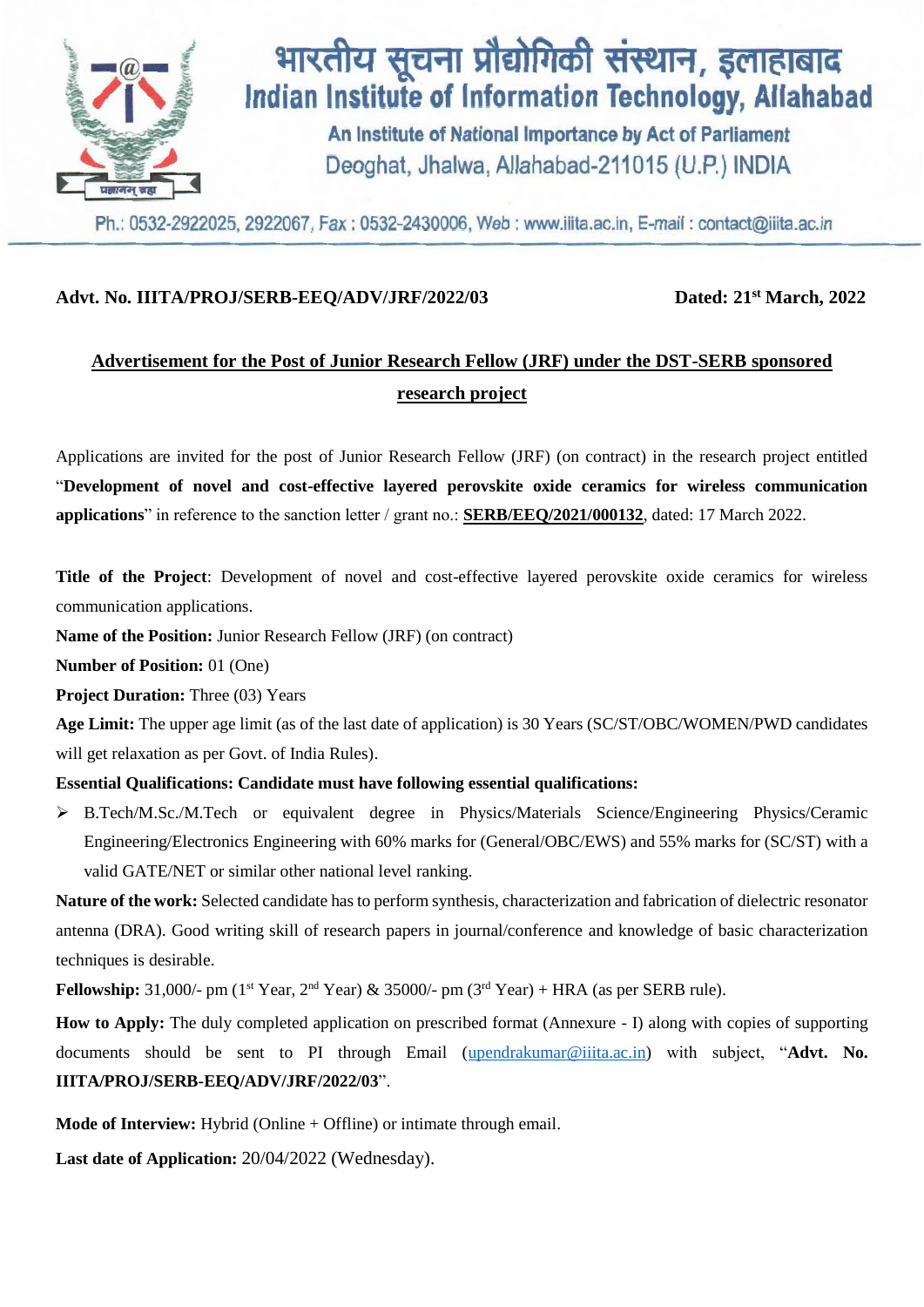

# भारतीय सूचना प्रौद्योगिकी संस्थान, इलाहाबाद Indian Institute of Information Technology, Allahabad

An Institute of National Importance by Act of Parliament Deoghat, Jhalwa, Allahabad-211015 (U.P.) INDIA

Ph.: 0532-2922025, 2922067, Fax: 0532-2430006, Web: www.iiita.ac.in, E-mail: contact@iiita.ac.in

### **Note(s)**

- **1.** The applicant will be responsible for the authenticity of information, other documents and photographs submitted.
- **2.** Qualification and experience may be relaxed at any point of time for exceptional candidates.
- **3.** Mere, possessing the prescribed qualification does not ensure that the candidate would be called for Interview. The Candidates will be shortlisted on the basis of merit and need of the project.
- **4.** Shortlisted Candidates will be informed by e-mail about the interview date. So, the candidate must provide valid E-mail IDs in their applications.
- **5.** Shortlisted candidates have to present themselves for the interview on the interview date with updated CV and original and attested photocopies of mark sheets/certificates in support of their academic qualifications.
- **6.** Applicants in employment (private, government or any other organization) are required to submit a "**No Objection Certificate**" from the employer at the time of interview.
- **7.** No TA/DA will be paid for appearing in the interview.
- **8.** The association between Investigators and the candidate can be discontinued at any time by giving one month's notice in writing either by the PI of the project to candidate, or by candidate to the PI of the project.
- **9.** Candidate selected for this position can also apply for the regular PhD program in Applied Sciences Department, provided they satisfy the eligibility criterion followed by selection process laid down by the institute.
- **10.** This appointment will be purely contractual. Initially appointment will be for first one year. It will be renewed for another year or till the end of project whichever is earlier based on the performance of the candidate and recommendation of the selection/review committee.
- **11.** Hostel accommodation may be provided as per Institute rules.
- **12. Last date of application: 20/04/2022 (Wednesday).**

#### **Dr. Upendra Kumar**

**Principal Investigator (PI)** Office: CC-III, Room No.5020 Phone: 05322922525 Email: [upendrakumar@iiita.ac.in](mailto:upendrakumar@iiita.ac.in)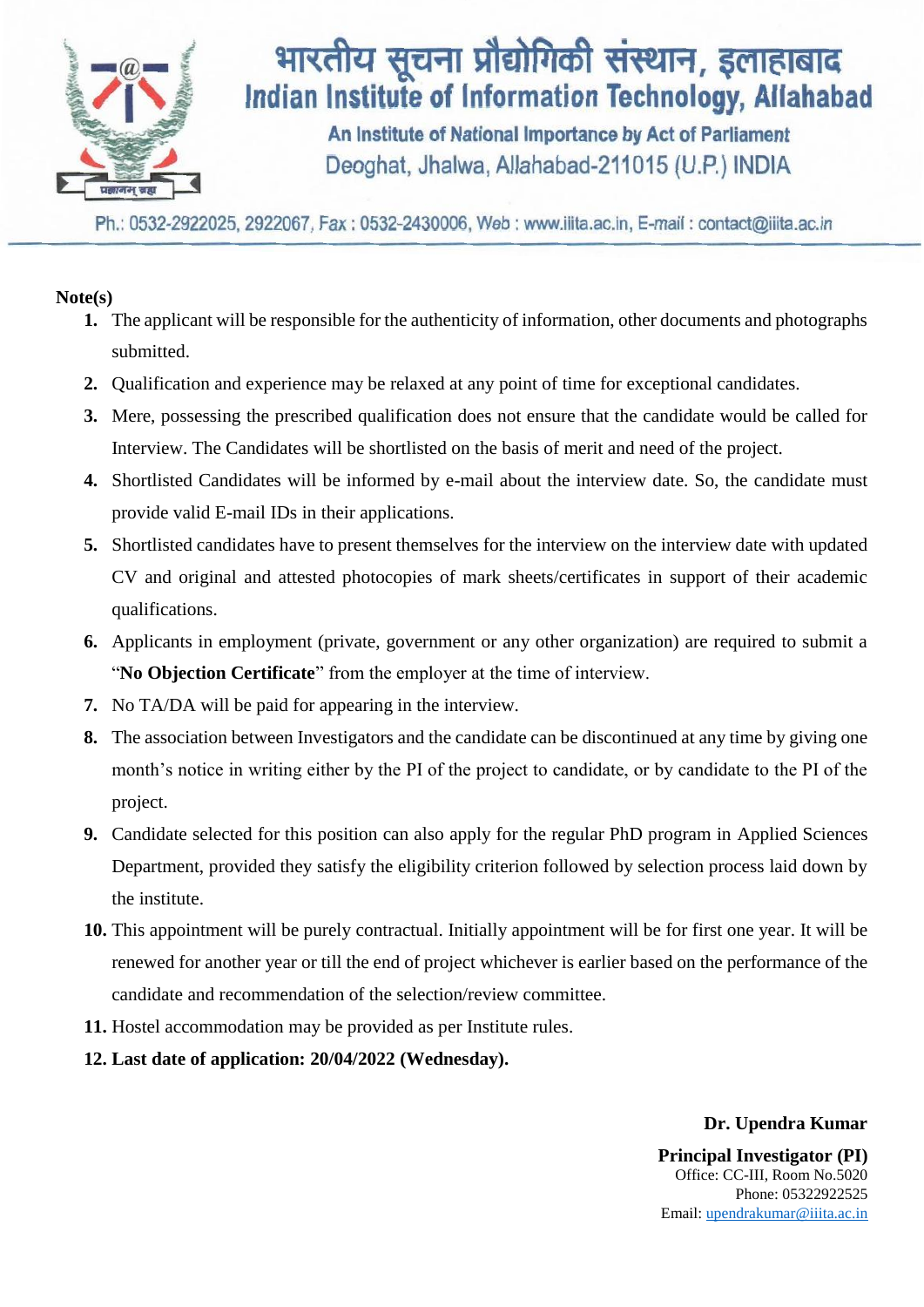

# भारतीय सूचना प्रौद्योगिकी संस्थान, इलाहाबाद **Indian Institute of Information Technology, Allahabad**

An Institute of National Importance by Act of Parliament Deoghat, Jhalwa, Allahabad-211015 (U.P.) INDIA

Ph.: 0532-2922025, 2922067, Fax: 0532-2430006, Web: www.iiita.ac.in, E-mail: contact@iiita.ac.in

### **Annexure - I**

#### **Advt. No. IIITA/PROJ/SERB-EEQ/ADV/JRF/2022/03**

**For office use only** 

**Application No…………….**

#### **APPLICATION FORM**

**Date…………………**

**Research Project Entitled:** Development of novel and cost-effective layered perovskite oxide ceramics for wireless communication applications. **File No.:** IIITA/PROJ/SERB-EEQ/ADV/JRF/2022/03 **Funding Agency: DST-SERB Name of Principal Investigator:** Dr. Upendra Kumar **Name of position:** Junior Research Fellow (JRF) (on contract).

1. Name of the Candidate (In Capital):

2. Gender (Male/Female):

3. Marital Status (Married/Unmarried):

4. Date of Birth:

5. Age (as on last date of application): \_\_\_\_\_\_\_\_\_Years\_\_\_\_\_\_\_ Months\_\_\_\_\_\_\_ Days

6. Father's/Husband's Name:

7. Present/Contact Address:

8. Permanent Address:

- 9. Mobile No:
- 10. E-mail:
- 11. Nationality:
- 12. Category Gen/SC/ST/OBC/PH:
- 13. GATE/NET

| <b>Branch</b> | Year | Valid up to | Percentile (& Score) | <b>All India Rank</b> |
|---------------|------|-------------|----------------------|-----------------------|
|               |      |             |                      |                       |
|               |      |             |                      |                       |